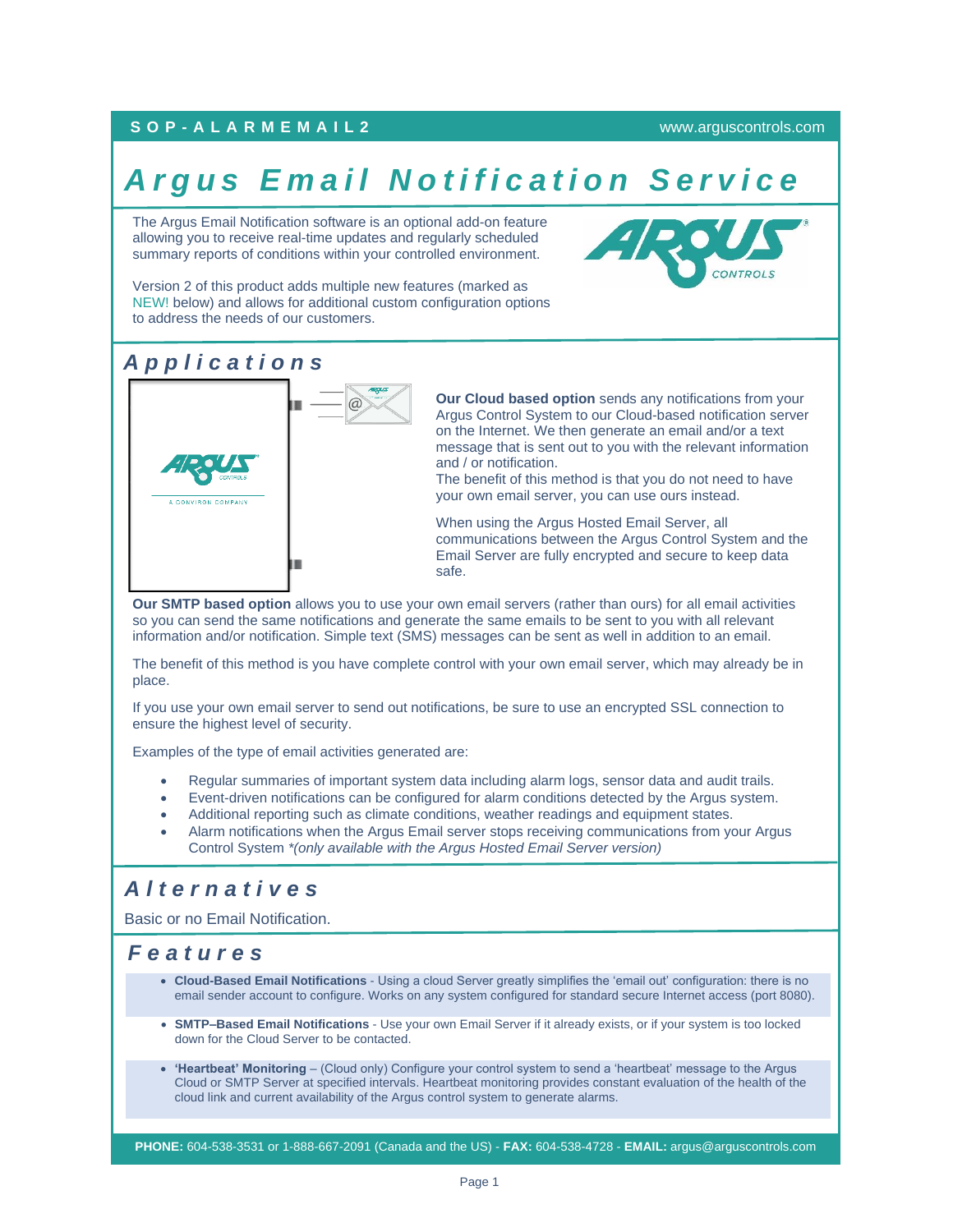### **S O P - A L A R M E M A I L 2** [www.arguscontrols.com](file:///C:/Users/afermon/AppData/Local/Microsoft/Windows/INetCache/Content.Outlook/M660HEMV/www.arguscontrols.com)

### *F e a t u r e s C o n t i n u e d*

- Master Recipient List Enter recipient email addresses once and thereafter select them as needed for inclusion in each notification.
- Multiple Parameters Include any number of selectable control system values in each notification such as readings, equipment states, and current setpoints.
- Selectable Reporting Frequency Set a reporting frequency or specify designated times of the day for custom email reports to be generated.
- **Event-based Email Options –** Any change in the built-in alarm bell states can be used to trigger an event-based email detailing the current alarm status of your system. In addition, you can configure low priority 'management' level alarms to notify you of changes in specified conditions.
- **Multiple Recipient Lists -** Quickly select the "cc" recipients for each type of notification. All recipients see who else has been sent the notification.
- **Enable/Disable Controls -** Pre-configure and save multiple email notifications and then implement them or disable them as required.
- **Email Frequency Limits -** Set a limit to the number of emails that can be generated per hour. This helps prevent too many emails from being generated due to an incorrect email frequency configuration or by failure events that might cause a cascade of other alarm conditions.
- **NEW! Disabling the System –** Enable or disable the Email notification system using the Email Configuration menu.
- **NEW! Scheduling Graph Email Out –** Configure an email to be sent out once the scheduled download is complete to any selected email addresses.
- **NEW! Audit Trail Email Out –** On the Audit Trail viewer you can now set up email criteria to send for an audit trail report, including Report Interval and the addresses of who will get the report.
- **NEW! Alarm Log Email Out -** On the Alarm State viewer you can now setup email criteria to send for an alarm report, including Report Interval and the addresses of who will get the report.
- **NEW! Email Out Summary View –** A report that displays all current items with email configured.
- **NEW! Other Abilities –** Assign or remove a window as required from the system.
- **NEW! Test the Connection –** You can now test if your connection is active for the Cloud and SMTP Servers.
- **NEW! Text Messages –** You can enter a simple text (SMS) message to send to your device along with an email.

# *D i a g r a m*

This diagram displays the Argus Email Notification Service in the context of standard "hard-wired" method of direct alarm annunciation by the alarm contacts on the **Access Point**.

Any direct alarm annunciations originate from the alarm contacts inside the Access Point while email notifications and on-screen alarm notifications are sent from the **Argus Server PC.**

The diagram includes both **Cloud** and **SMTP**-based options.

**Email notifications using the Argus Server PC can be used in addition to direct alarm annunciation but they should never be used as a substitute!**



**PHONE:** 604-538-3531 or 1-888-667-2091 (Canada and the US) - **FAX:** 604-538-4728 - **EMAIL:** argus@arguscontrols.com